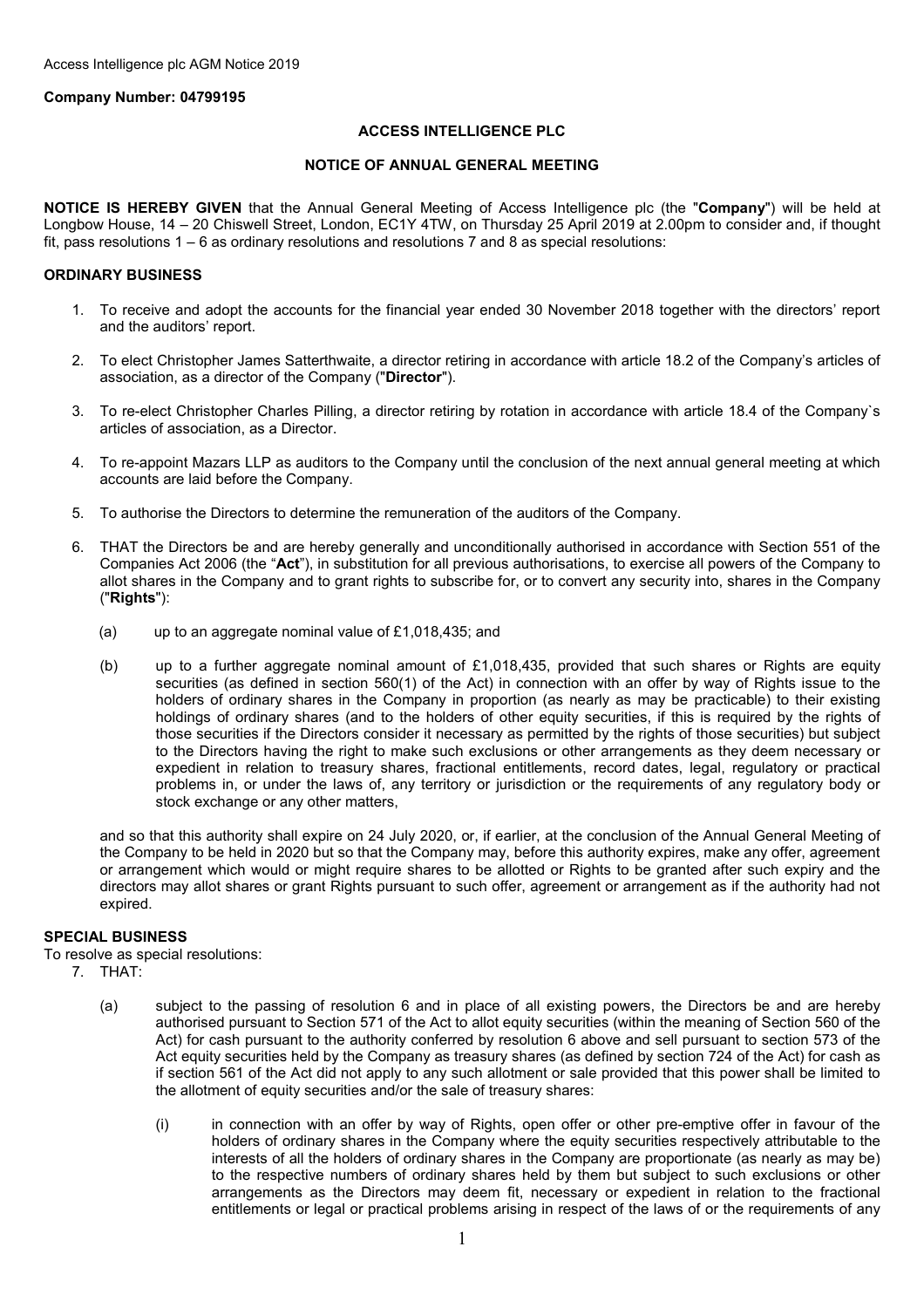recognised regulatory body or any stock exchange otherwise in any overseas territory; and

- (ii) otherwise than pursuant to sub-paragraph (a)(i) of this resolution up to an aggregate nominal amount of £320,364;
- (b) the power hereby conferred shall expire on 24 July 2020 or, if earlier, on the conclusion of the next Annual General Meeting following the date of this resolution but may be previously revoked or varied by special resolution; and
- (c) the power hereby conferred shall enable the Company to make any offer or agreement before the expiry of that power that would or might require equity securities to be allotted or treasury shares to be sold after such power expires and the Directors may allot equity securities or sell treasury shares in pursuance of any such offer or agreement subject to the limits prescribed by paragraph (a) of this resolution as if the power hereby conferred had not expired. This power applies in relation to a sale of shares which is an allotment of equity securities by virtue of section 560(3) of the Act as if in the first paragraph of this resolution the words 'subject to the passing of resolution 6' were omitted.
- 8. THAT the Company be authorised generally and unconditionally, for the purposes of section 701 of the Act, to make market purchases (within the meaning of section 693 (4) of the Act) of its ordinary shares provided that:
	- (a) the maximum number of ordinary shares that may be acquired is 3,055,304 being approximately 5% of the Company's existing issued share capital;
	- (b) the minimum price per share that may be paid for any such shares is *5* pence;
	- (c) the maximum price that may be paid for any such shares is not more than the higher of (i) the price of the last independent trade of and (ii) the highest current independent bid for the Company's ordinary shares on the AIM market of the London Stock Exchange at the time that ordinary share is contracted to be purchased; and
	- (d) such authority shall expire at the earlier of the close of the next Annual General Meeting or 24 July 2020 except that the Company shall be entitled, at any time prior to the expiry of this authority, to make a contract of purchase which would or might be executed wholly or partly after such expiry and to purchase shares in accordance with such contract as if the authority conferred had not expired.

The Directors believe that the proposals set out in Resolutions 1 to 8 are in the best interests of shareholders as a whole and they unanimously recommend that shareholders vote in favour of each of these resolutions as they intend to do in respect of their own holdings.

Registered Office: **By Order of the Board** Longbow House 14 – 20 Chiswell Street *Michael Greensmith* London **…………………………………** EC1Y 4TW Michael Greensmith Registered Number 04799195 Dated: 28 March 2019

### NOTES:

- (1) A member of the Company may appoint one or more proxies to attend, speak and vote instead of the member. A proxy of a member need not also be a member. A member may appoint more than one proxy, provided that each proxy is appointed to exercise the rights attached to a different share.
- (2) The instrument appointing a proxy, and the power of attorney or other authority (if any) under which it is signed, or a notarially certified copy of that power or authority, must be deposited with the Company's Registrars, Neville Registrars Limited, Neville House, Steelpark Road, Halesowen B62 8HD, not less than 48 hours (excluding non-working days) before the time for holding the meeting. A Form of Proxy accompanies this document for use by members. As an alternative to completing the hard copy Form of Proxy, you can appoint a proxy electronically online at www.sharegateway.co.uk and completing the authentication requirements as set out on the Form of Proxy. For an electronic proxy appointment to be valid, your appointment must be received by Neville Registrars Limited no later than 2.00pm on 23 April 2019.
- (3) Completion of the Form of Proxy will not preclude a member from attending and voting in person.
- (4) A corporation which is a member of the Company may authorise a person (who need not be a member of the Company) to act as its representative to attend, speak and vote (on a show of hands or a poll) on its behalf. Holders of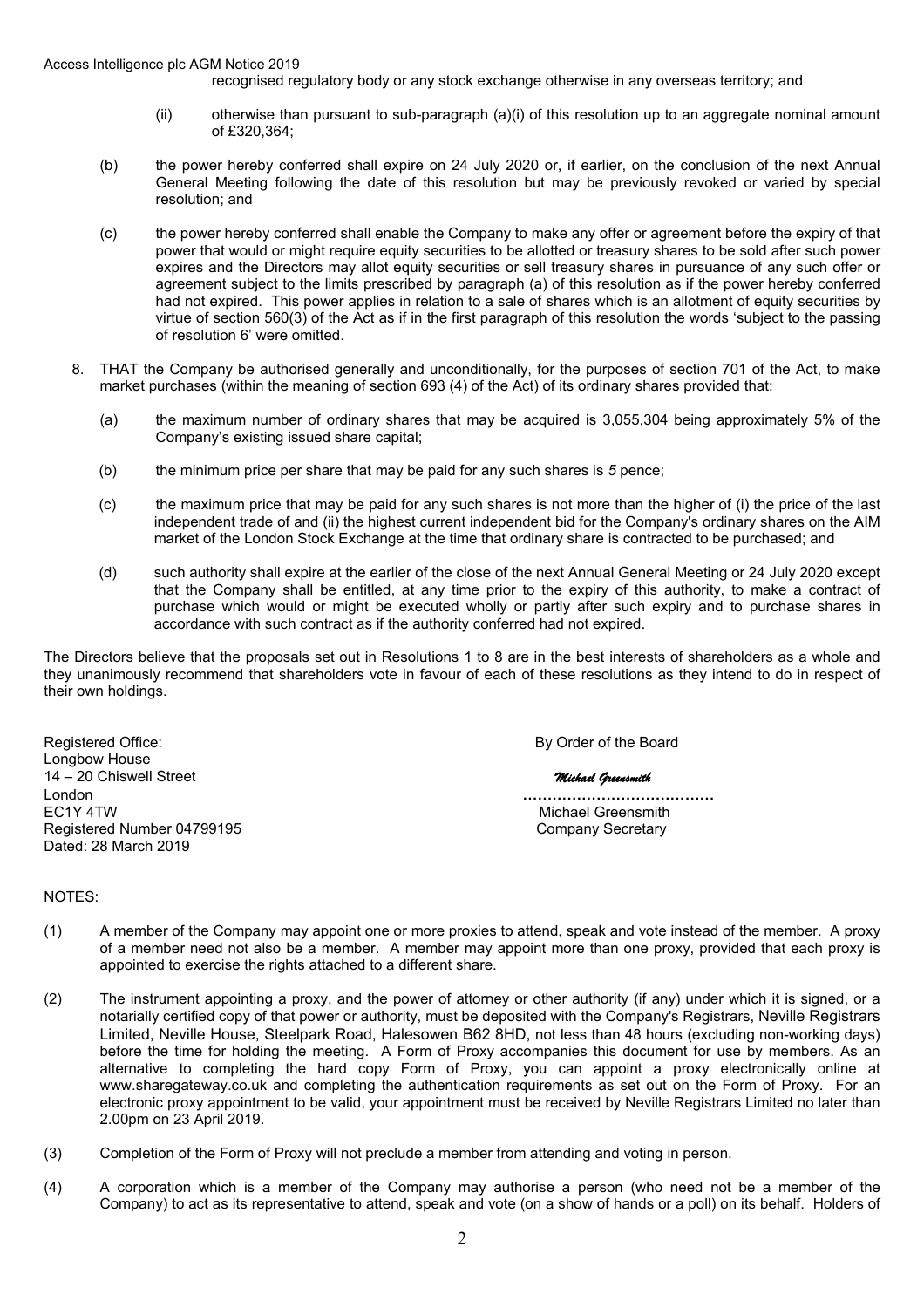## Access Intelligence plc AGM Notice 2019

ordinary shares are entitled to attend and vote at General Meetings of the Company. On a vote by a show of hands, every member who is present has one vote and every proxy present who has been duly appointed by a member entitled to vote has one vote, unless the proxy has been appointed by more than one member and has been instructed by more than one member to vote for the resolution and by one or more members to vote against the resolution, in which case the proxy has one vote for and one against. On a poll vote, every member who is present in person or by proxy has one vote for every ordinary share of which he/she is the holder.

- (5) Pursuant to Regulation 41 of the Uncertificated Securities Regulations 2001 (as amended) the Company specifies that only those shareholders registered in the Register of Members of the Company as at 2.00pm on 23 April 2019 (the "Specified Time") shall be entitled to attend or vote at the Annual General Meeting in respect of the number of shares registered in their names at that time. Changes to entries on the relevant register of members (the "Register") for certificated or uncertificated shares of the Company after the Specified Time shall be disregarded in determining the rights of any person to attend or vote at the Annual General Meeting. Should the Annual General Meeting be adjourned to a time not more than 48 hours after the Specified Time, that time will also apply for the purpose of determining the entitlement of shareholders to attend and vote (and for the purpose of determining the number of votes they may cast) at the adjourned Annual General Meeting. Should the Annual General Meeting be adjourned for a longer period, to be so entitled, shareholders must have been entered on the Register at the time which is 48 hours before the time fixed for the adjourned Annual General Meeting or, if the Company gives notice of the adjourned Annual General Meeting, at the time specified in the Notice.
- (6) There are no Directors' service contracts of more than one year's duration.
- (7) Copies of Contracts of Service and letters of appointment (including indemnities) between any Director and the Company or its subsidiaries are available for inspection at the registered office of the Company during normal business hours and will also be available for inspection at the place of the Annual General Meeting until the conclusion of the Annual General Meeting.
- (8) CREST members who wish to appoint a Proxy or Proxies through the CREST electronic Proxy appointment service may do so for the Annual General Meeting and any adjournment thereof by using the procedures described in the CREST manual. CREST personal members who have appointed a voting service provider(s) should refer to their CREST sponsor or voting service provider(s), who will be able to take the appropriate action on their behalf. In order for a Proxy appointment or instruction made using the CREST service to be valid, the appropriate CREST message (a 'CREST Proxy Instruction') must be properly authenticated in accordance with Euroclear UK & Ireland Limited's specifications and must contain the information required for such instructions, as described in the CREST manual. All messages relating to the appointment of a Proxy or an instruction to a previously appointed Proxy must be transmitted so as to be received by Neville Registrars Limited *(ID: 7RA11)* no later than 2.00pm on 23 April 2019. Normal system timings and limitations will apply in relation to the input of CREST Proxy Instructions. It is therefore the responsibility of the CREST member concerned to take such action as shall be necessary to ensure that a message is transmitted by means of the CREST system by any particular time. In this connection, CREST members and, where applicable their CREST sponsor(s) or voting service provider(s) are referred, in particular, to those sections of the CREST manual concerning practical limitations of the CREST system and timings. The Company may treat as invalid a CREST Proxy Instruction in the circumstances set out in Regulation 35(5)(a) of the Uncertificated Securities Regulations 2001 as amended.
- (9) As at 27 March 2019, being the last practicable date before the date of this Notice there were 64,072,754 ordinary shares in issue, each with equal voting rights. The total number of voting rights in the Company as at 27 March 2019, being the last practicable date before the date of this Notice is 61,106,088. Held in treasury are *2,966,666* shares. Holders of ordinary shares are entitled to attend, speak and vote, either in person or by proxy, at General Meetings of the Company.
- (10) **For further details relating to voting or participation rights of shareholders including the information required by Section 311A of the Companies Act 2006, please refer to the Company's Articles of Association, copies of which together with a copy of this Notice, the Form of Proxy and the Annual Report and Accounts for the period ending 30 November 2018 including the information required by Section 311A of the Companies Act 2006 can be found at and are available on our website at www.accessintelligence.com.**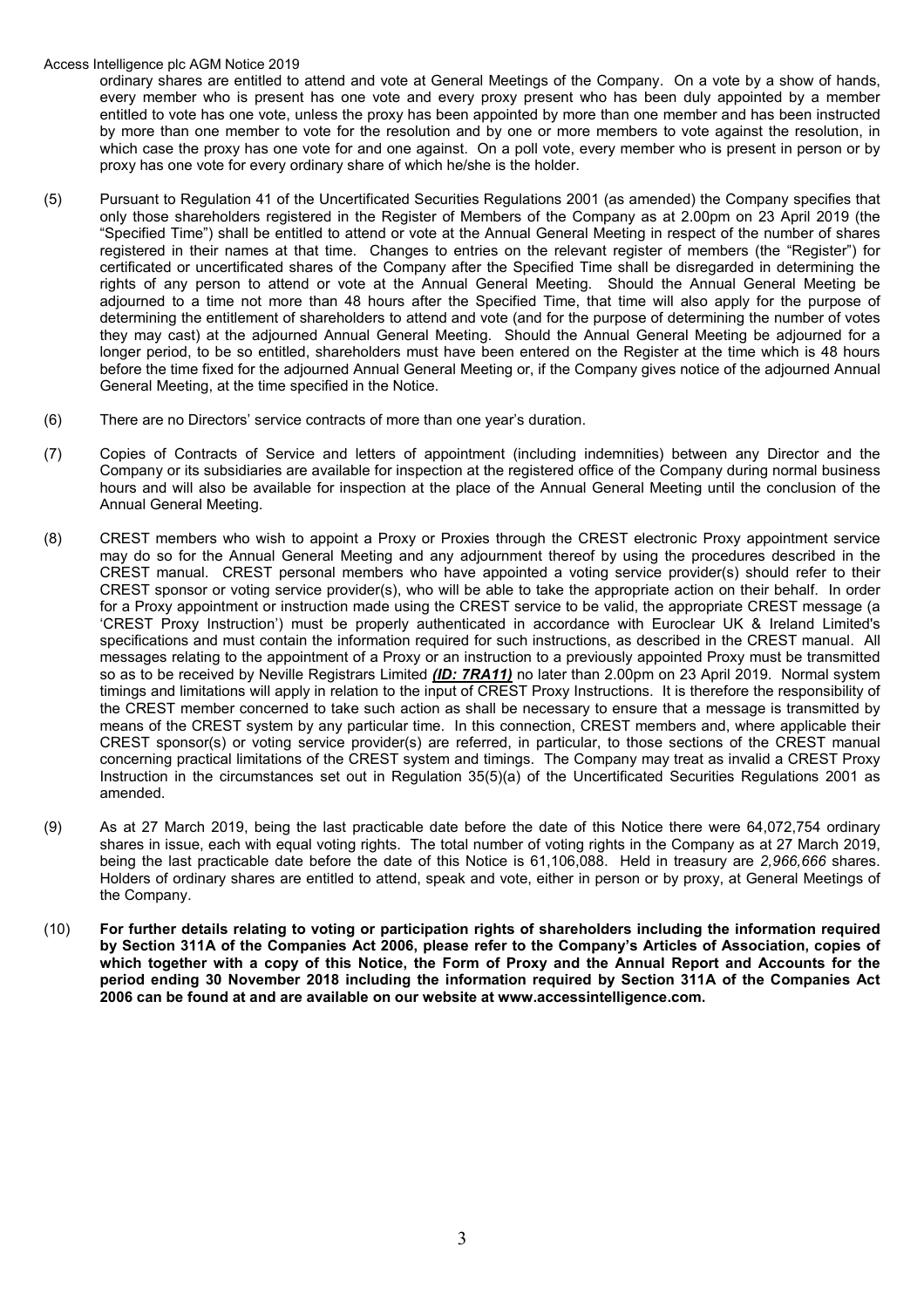# **ACCESS INTELLIGENCE PLC (the 'Company')**

## **EXPLANATORY NOTES TO THE NOTICE OF ANNUAL GENERAL MEETING**

## **THIS DOCUMENT IS IMPORTANT AND REQUIRES YOUR IMMEDIATE ATTENTION.**

**If you are in any doubt about the contents of this document or as to the action you should take, you should immediately consult your stockbroker, bank manager, solicitor, accountant or other independent financial adviser duly authorised under the Financial Services and Markets Act 2000 if you are in the UK or, if not, another appropriately authorised financial adviser, without delay. If you have sold or transferred all of your ordinary shares in Access Intelligence plc, you should pass this document and the accompanying Form of Proxy to the purchaser or transferee or to the stockbroker, bank or other agent through whom the sale or transfer was effected for onward transmission to the purchaser or transferee.** 

To Ordinary Shareholders and Warrant Holders in the Company No: 04799195 Company and for information purposes to holders of Registered Office: Longbow House<br>options over shares in the Company under employee 14 – 20 Chiswell Street options over shares in the Company under employee

and unapproved share option schemes.<br>EC1Y 4TW EC1Y 4TW

The notes on the following pages give an explanation of the resolutions.

Resolutions 1 to 6 (inclusive) are ordinary business and proposed as ordinary resolutions. To be passed, more than half of the votes cast must be in favour of the resolution. Resolutions 7 and 8 are proposed as special resolutions. This means that for each of those resolutions to be passed, at least three quarters of the votes cast must be in favour of the resolution.

# **ORDINARY BUSINESS**

#### **Report and Accounts (Resolution 1)**

Under the Companies Act 2006 (the "Act"), the board of directors of the Company ("Board") is required to lay before the Company in general meeting copies of its audited financial statements, the strategic report, the directors' report and the auditor's report for the financial year ended 30 November 2018.

#### **Election of director (Resolution 2)**

Christopher James Satterthwaite has been appointed non-executive chairman and an additional director of the Company by the Board. In accordance with the Company's articles of association ("Articles"), a director so appointed must retire from office at the next annual general meeting and is eligible to stand for election. Having considered the performance of, and contribution made by, Mr Satterthwaite, the Board recommends the election of Mr Satterthwaite. Brief biographies of the directors are included on the Company's website.

### **Re-election of director (Resolution 3)**

Christopher Charles Pilling as the retiring director in accordance with the Articles will retire and stand for reelection as a director. Having considered the performance of, and contribution made by, Mr Pilling, the Board remains satisfied that the performance of the director continues to be effective, demonstrates commitment to the role and, as such, recommends his re-election. As noted above concerning Resolution 2, brief biographies of all directors are included on the Company's website.

### **Reappointment and Remuneration of Auditors (Resolutions 4 and 5)**

At each general meeting at which financial statements are laid before the shareholders, the Company is required to appoint an auditor to hold office until the next such meeting. Mazars LLP is willing to continue in office and the Audit Committee on behalf of the Board, has reviewed the effectiveness, independence and objectivity of the auditors and proposes by resolution 4 the reappointment of them. Resolution 5 will authorise the Board to determine the auditor's remuneration. In practice, the Audit Committee will consider the audit fees for recommendation to the Board.

#### **Directors' Ability to Allot Shares (Resolution 6)**

Under the Act, the directors may allot shares and grant rights to subscribe for or convert any securities into shares if they are authorised to do so by shareholders in general meeting. The purpose of Resolution 6 is to renew the directors' authority to allot shares.

The authority contained in sub-paragraph (a) will allow the directors to allot new shares in the Company or to grant rights to subscribe for or convert any security into shares in the Company up to a nominal value of £1,018,435 (being 20,368,700 Ordinary Shares*)*, which is equivalent to approximately 33 per cent of the Company's issued share capital excluding treasury shares as at 27 March 2019 being the last practicable date before publication of this document.

The authority in sub-paragraph (b) will allow the directors to allot new shares or to grant rights to subscribe for or convert any security into shares in the Company only in connection with a pre-emptive rights issue up to a further aggregate nominal value of £1,018,435 (20,368,700 Ordinary Shares), which is approximately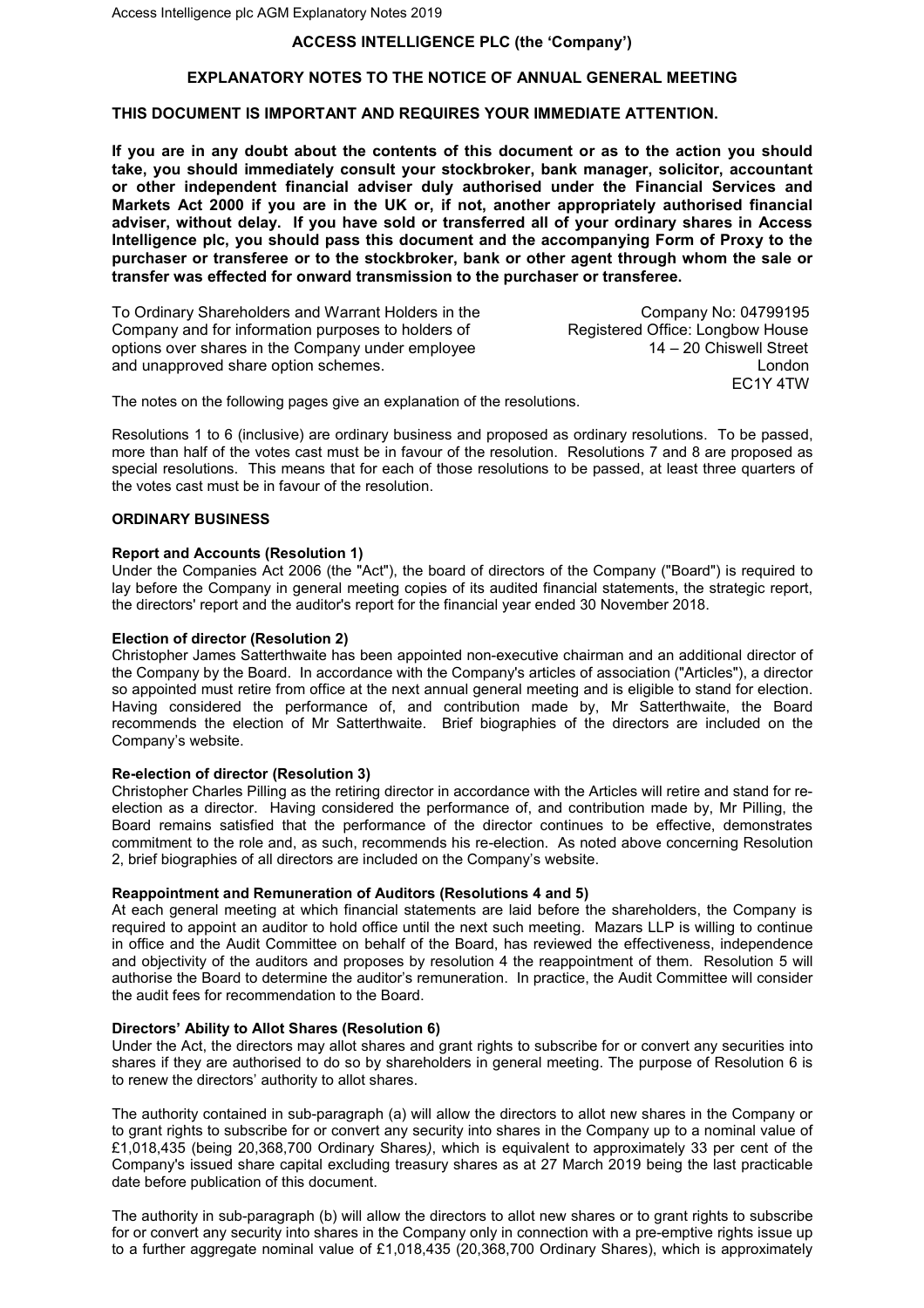Access Intelligence plc AGM Explanatory Notes 2019

33 per cent of the Company's issued share capital excluding treasury shares as at 27 March 2019 being the last practicable date before publication of this document.

This latter authority is being sought in accordance with recent changes in corporate governance guidelines. Once this resolution is passed, the directors will have the authority in certain circumstances to allot new shares and other relevant securities up to a nominal amount of £2,036,870 representing a total amount equal to approximately two thirds of the Company's issued ordinary share capital, excluding treasury shares, as at 27 March 2019 being the last practicable date before publication of this document. The directors consider it desirable to have the maximum flexibility permitted by corporate governance guidelines in order to respond to market developments and to enable allotments to take place. If the directors do exercise the additional authority, they intend to follow continuing best practice as regards its use (including the directors standing for re-appointment in certain circumstances) as recommended by The Investment Association and the Pensions and Lifetime Savings Association. The directors have no present intention of allotting, or agreeing to allot, any shares otherwise than in connection with the Company's employee share schemes, to the extent permitted or required by such schemes.

If the resolution is passed, the authority will expire on the earlier of 24 April 2020 and the end of the next annual general meeting of the Company in 2020.

As at 27 March 2019, the Company held 2,966,666 Ordinary Shares in treasury, which represents approximately 4.63 per cent of the total ordinary share capital including treasury shares in issue at that date being the last practicable date before publication of this document.

## **SPECIAL BUSINESS**

### **Disapplication of Pre-emption Rights (Resolution 7)**

If the directors wish to allot new shares or grant rights over shares or sell treasury shares for cash (other than pursuant to an employee share scheme) the Act requires that these shares are first offered to existing shareholders in proportion to their existing holdings. Accordingly, the allotment and issue requires shareholders to approve the disapplication of these statutory pre-emption rights. In addition, there may be other occasions when the directors need the flexibility to finance business opportunities by the issue of Ordinary Shares without a pre-emptive offer to existing shareholders. This cannot be done unless the shareholders have first waived their pre-emption rights.

Resolution 7 accordingly requests shareholders to disapply pre-emption rights on the issue of equity securities for cash. Save for the allotment of the Placing Shares and rights issues or any other pre-emptive offers concerning equity securities, the authority will be limited to the issue of shares for cash up to a maximum nominal value of £320,364 (6,407,275 Ordinary Shares) (which includes the sale on a non preemptive basis of any shares held in treasury), which is equivalent to approximately 10 per cent of the Company's issued ordinary share capital including treasury shares as at 27 March 2019 being the last practicable date before publication of this document. The Board considers that, given the Company's size, market position and general liquidity, an overall authority of 10% is appropriate. However, your Board intends that in the event of the authority or any part of it, being utilised, in doing so it will follow the Statement of Principles set out by the Pre-Emption Group. These are that 5% would be applied on an unrestricted basis and, in the event that the additional 5% were to be employed, this would be utilised exclusively for the purposes of an acquisition or a specified capital investment. This is in line with the level of authority sought at the Company's last annual general meeting. Shareholders will note that this resolution also relates to treasury shares and will be proposed as a special resolution.

This resolution seeks a disapplication of the pre-emption rights on a rights issue so as to allow the directors to make exclusions or such other arrangements as may be appropriate to resolve legal or practical problems which, for example, might arise with overseas shareholders.

If the resolution is passed, the authority will expire on the earlier of 24 April 2020 and the end of the next annual general meeting of the Company in 2020.

#### **Authority to Purchase Own Shares (Resolution 8)**

In certain circumstances, it may be advantageous for the Company to purchase its own shares and Resolution 8 seeks the authority from shareholders to continue to do so. The directors exercise this power only when, in the light of market conditions prevailing at the time, they believe that the effect of such purchases will be to increase earnings per share and is in the best interest of the shareholders generally. Other investment opportunities, appropriate gearing levels and the overall position of the Company will be taken into account when exercising this authority.

Any shares purchased in this way will be cancelled and the number of shares in issue will be reduced accordingly, save that the Company may hold in treasury any of its own shares that it purchases pursuant to the Act and the authority conferred by this resolution. This gives the Company the ability to re-issue treasury shares quickly and cost-effectively and provides the Company with greater flexibility in the management of its capital base. It also gives the Company the opportunity to satisfy employee share scheme awards with treasury shares. Once held in treasury, the Company is not entitled to exercise any rights, including the right to attend and vote at meetings in respect of the shares. Further, no dividend or other distribution of the Company's assets may be made to the Company in respect of the treasury shares.